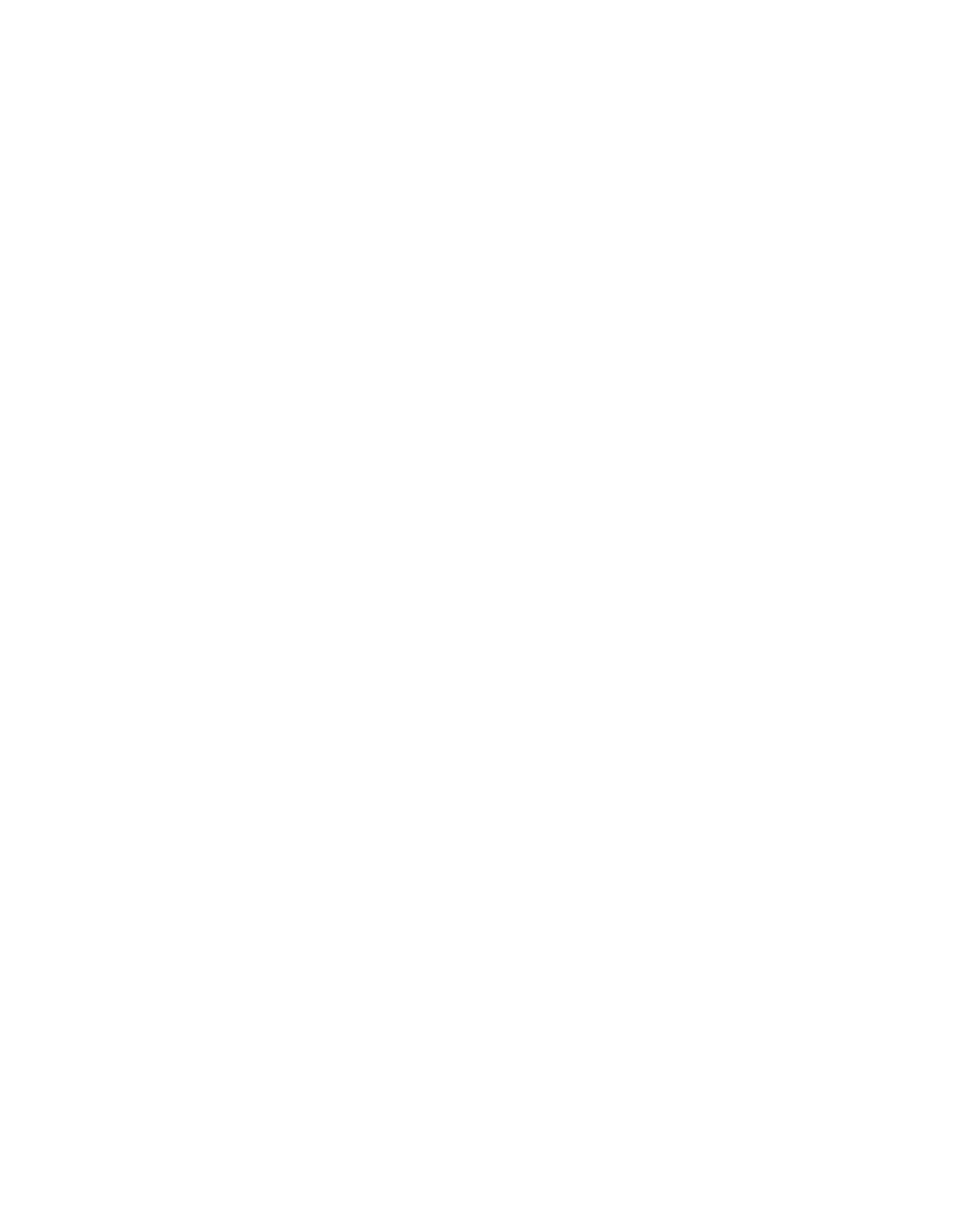# **TABLE OF CONTENTS**

# **PAGE**

# NORTH CAROLINA GENERAL STATUTES 130A-235

# **RULE TITLE**

| .1601 |  |
|-------|--|
| .1602 |  |
| .1603 |  |
| .1604 |  |
| .1605 |  |
| .1606 |  |
| .1607 |  |
| .1608 |  |
| .1609 |  |
| 1610  |  |
| .1611 |  |
| .1612 |  |
| .1613 |  |
| .1614 |  |
| .1615 |  |
| .1616 |  |
| .1617 |  |
| .1618 |  |
| .1619 |  |
| 1620  |  |
| 1621  |  |
|       |  |

EHS 2094 - INSPECTION OF RESIDENTIAL CARE FACILITY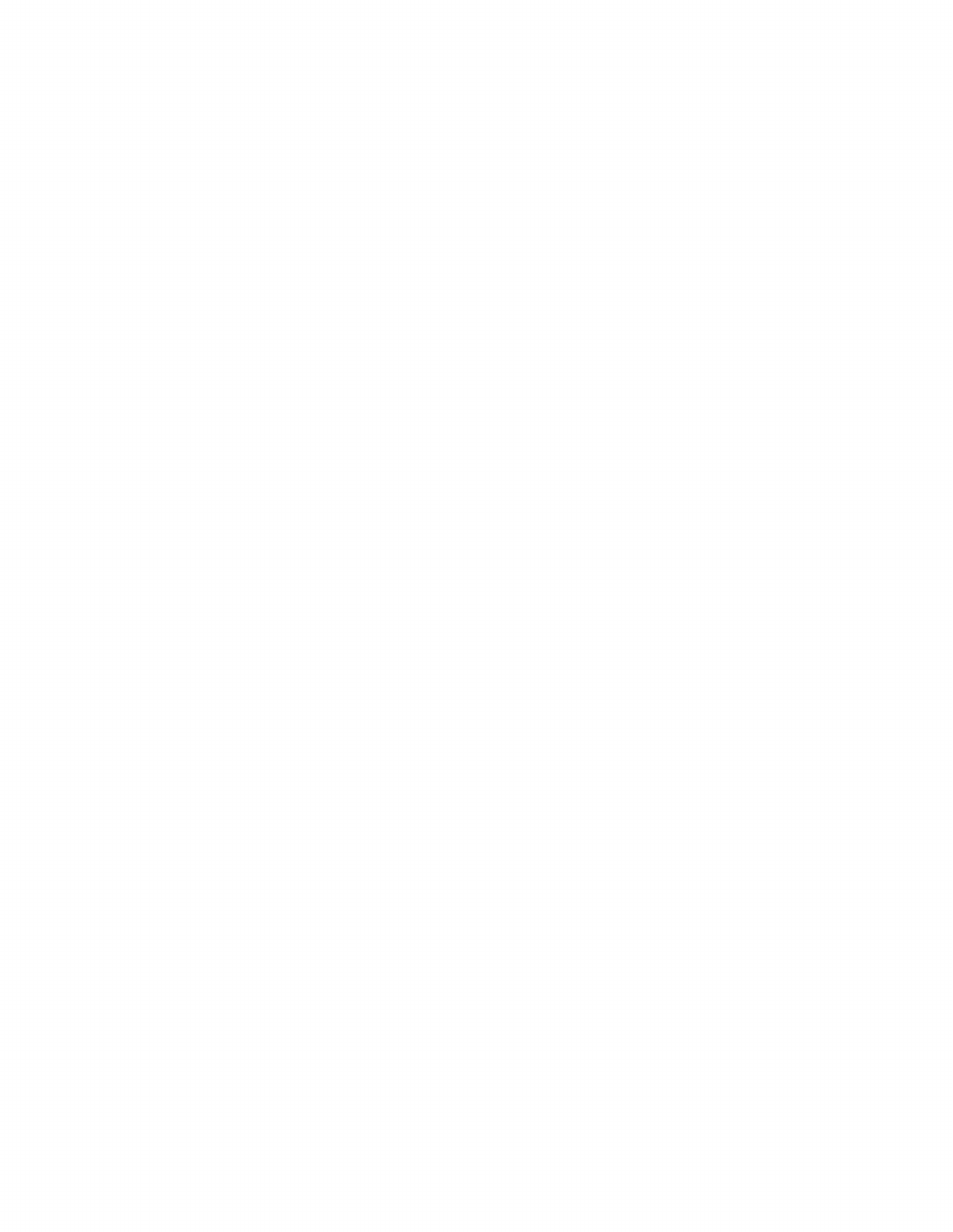Part 4. Institutions and Schools.

# **§ 130A-235. Regulation of sanitation in institutions; setback requirements applicable to certain water supply wells.**

(a) For protection of the public health, the Commission shall adopt rules to establish sanitation requirements for all institutions and facilities at which individuals are provided room or board and for which a license to operate is required to be obtained or a certificate for payment is obtained from the Department. The rules shall also apply to facilities that provide room and board to individuals but are exempt from licensure under G.S. 131D-10.4(1). No other State agency may adopt rules to establish sanitation requirements for these institutions and facilities. The Department shall issue a license to operate or a certificate for payment to such an institution or facility only upon compliance with all applicable sanitation rules of the Commission, and the Department may suspend or revoke a license or a certificate for payment for violation of these rules. In adopting rules pursuant to this section, the Commission shall define categories of standards to which such institutions and facilities shall be subject and shall establish criteria for the placement of any such institution or facility into one of the categories. This section shall not apply to State institutions and facilities subject to inspection under G.S. 130A-5(10). This section shall not apply to a single-family dwelling that is used for a family foster home or a therapeutic foster home, as those terms are defined in G.S. 131D-10.2.

(a1) Notwithstanding any law, rule, or policy to the contrary, the frequency of food service inspections in nursing homes or nursing home beds licensed under Part 1 of Article 5 of Chapter 131E of the General Statutes or Part 1 of Article 6 of Chapter 131E of the General Statutes that are also certified by the Centers for Medicare and Medicaid Services shall be reduced to a minimum of two inspections per year until October 1, 2012, and thereafter reduced to a minimum of one inspection per year, if the facility achieves a grade "A" sanitation score. If the facility receives a grade "B" or lower on its annual food service inspection, the county may conduct inspections until the food service operation achieves a grade "A" sanitation score. Nothing in this section prohibits the county from conducting an evaluation or inspection in response to a complaint or in the interest of public safety.

(b) Rules that establish a minimum distance from a building foundation for a water supply well shall provide that an institution or facility located in a single-family dwelling served by a water supply well that is located closer to a building foundation than the minimum distance specified in the rules may be licensed or approved if the results of water testing meet or exceed standards established by the Commission and there are no other potential health hazards associated with the well. At the time of application for licensure or approval, water shall be sampled and tested for pesticides, nitrates, and bacteria. Thereafter, water shall be sampled and tested at intervals determined by the Commission but not less than annually. A registered sanitarian or other health official who is qualified by training and experience shall collect the water samples as required by this subsection and may examine the well location to determine if there are other potential health hazards associated with the well. A well shall comply with all other applicable sanitation requirements established by the Commission.

(c) The Department may suspend or revoke a license or approval for a violation of this section or rules adopted by the Commission. (1945, c. 829, s. 1; 1957, c. 1357, s. 1; 1973, c. 476, s. 128; 1983, c. 891, s. 2; 1987, c. 543, s. 1; 1989, c. 727, s. 143; 1997-443, s. 11A.79; 1998-136, s. 1; 2001-109, s. 1; 2001-487, s. 84(a); 2011-226, s. 1.)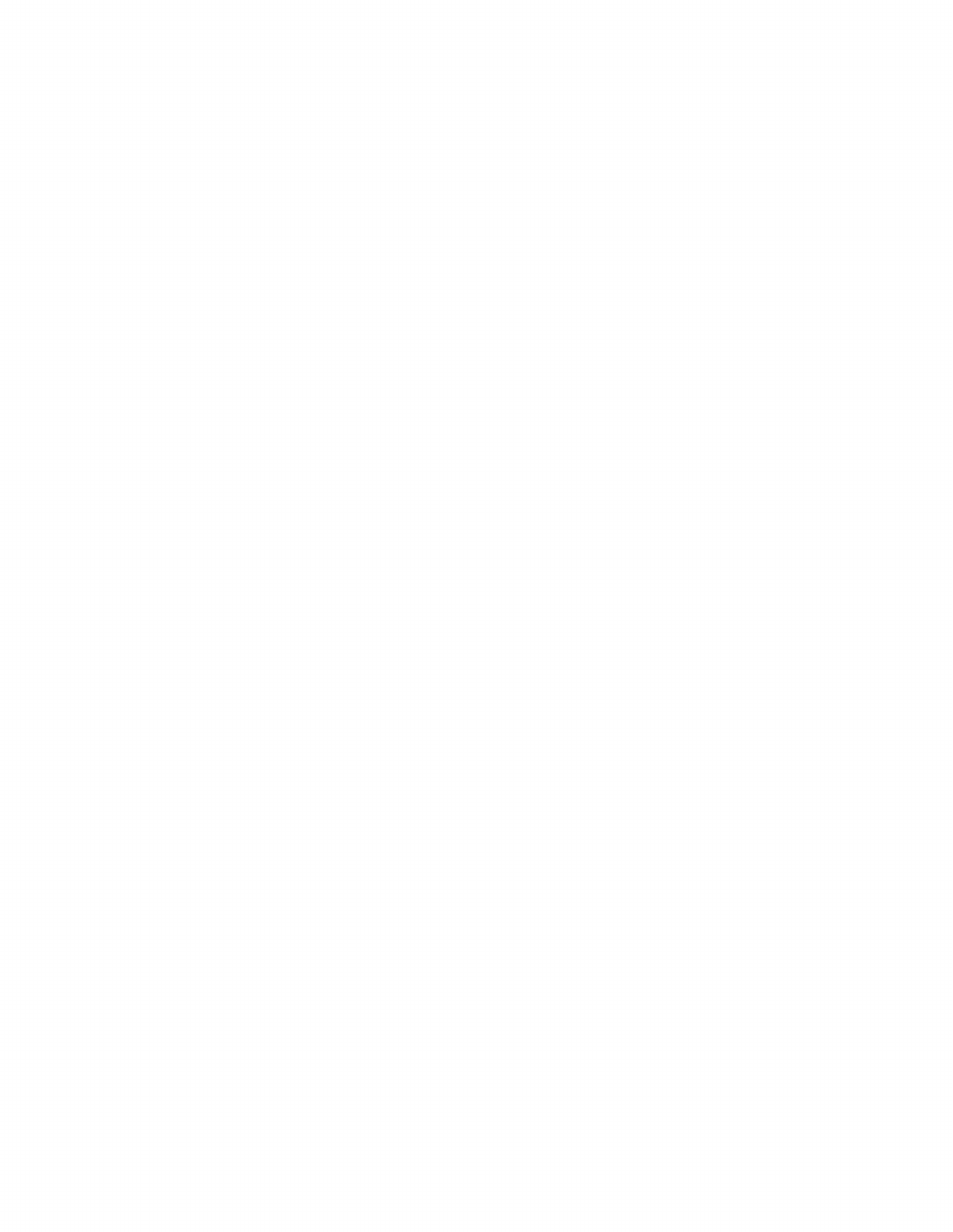# **SECTION .1600 - SANITATION OF RESIDENTIAL CARE FACILITIES**

Rules .1601 - .1622 of Title 15A Subchapter 18A of the North Carolina Administrative Code (T15A.18A .1601 - .1622); has been transferred and recodified from Rules .0201 - .0222 of Title 10 Subchapter 10A of the North Carolina Administrative Code (T10.10A .0201 - .0222), effective April 4, 1990.

#### **15A NCAC 18A .1601 DEFINITIONS**

The following definitions shall apply throughout this Section:

- (1) "Department of Environment and Natural Resources" means the Secretary, or his authorized representative.
- (2) "Director" means the State Health Director.
- (3) "Foster Care" means the care of individuals as defined in G.S. 131D-10.2(9).
- (4) "Family foster home" means a facility as defined in G.S. 131D-10.2(8).
- (5) "Manager" means the person in responsible charge of a residential care facility.
- (6) "Potentially hazardous food" means any food or ingredient, natural or synthetic, in a form capable of supporting the growth of infectious or toxigenic microorganisms, including Clostridium botulinum. This term includes raw or heat treated foods of animal origin, raw seed sprouts, and treated foods of plant origin. The term does not include foods which have a pH level of 4.6 or below or a water activity (Aw) value of 0.85 or less.
- (7) "Residential care facility" means an establishment providing room or board and for which a license or certificate for payment is obtained from the Department of Human Resources. However, the term shall not include a child day care facility or an institution as defined in 15A NCAC 18A .1300.
- (8) "Resident" means a person, other than the manager, his immediate family, and staff, residing in a residential care facility.
- (9) "Sanitarian" means a person authorized to represent the Department on the local or state level in making inspections pursuant to state laws and rules.
- (10) "Sanitize" means the approved bactericidal treatment by a process which meets the temperature and chemical concentration levels in 15A NCAC 18A .2619.
- *History Note: Authority G.S. 130A-235; Eff. February 1, 1976; Readopted Eff. December 5, 1977; Amended Eff. July 1, 1993; September 1, 1990; March 1, 1988; July 1, 1984; Temporary Amendment Eff. May 5, 1998; Temporary Amendment Expired January 26, 1999; Amended Eff. November 1, 2002*

# **15A NCAC 18A .1602 APPROVAL OF PLANS**

Plans and specifications for new construction or modification of residential care facilities, except family foster homes, shall be submitted to the agency designated by the state licensure regulations and to the local health department for review and approval before beginning construction.

| <i>History Note:</i> | Authority G.S. $130A-235$ ;      |
|----------------------|----------------------------------|
|                      | <i>Eff. February 1, 1976;</i>    |
|                      | Readopted Eff. December 5, 1977; |
|                      | Amended Eff. September 1, 1990.  |

# **15A NCAC 18A .1603 INSPECTIONS**

Inspections of residential care facilities shall be made by the Department at least once a year prior to the expiration of the license. Inspections are required for family foster homes only for those homes served by individual or non-community water supplies or on-site sewage systems. A copy of the inspection form shall be provided to the person in charge of the facility. If conditions found at the time of the inspection are dangerous to the health of the residents, the agency supervising the family foster home shall be notified immediately by telephone or other direct means by the sanitarian.

*History Note: Authority G.S. 130A-235;*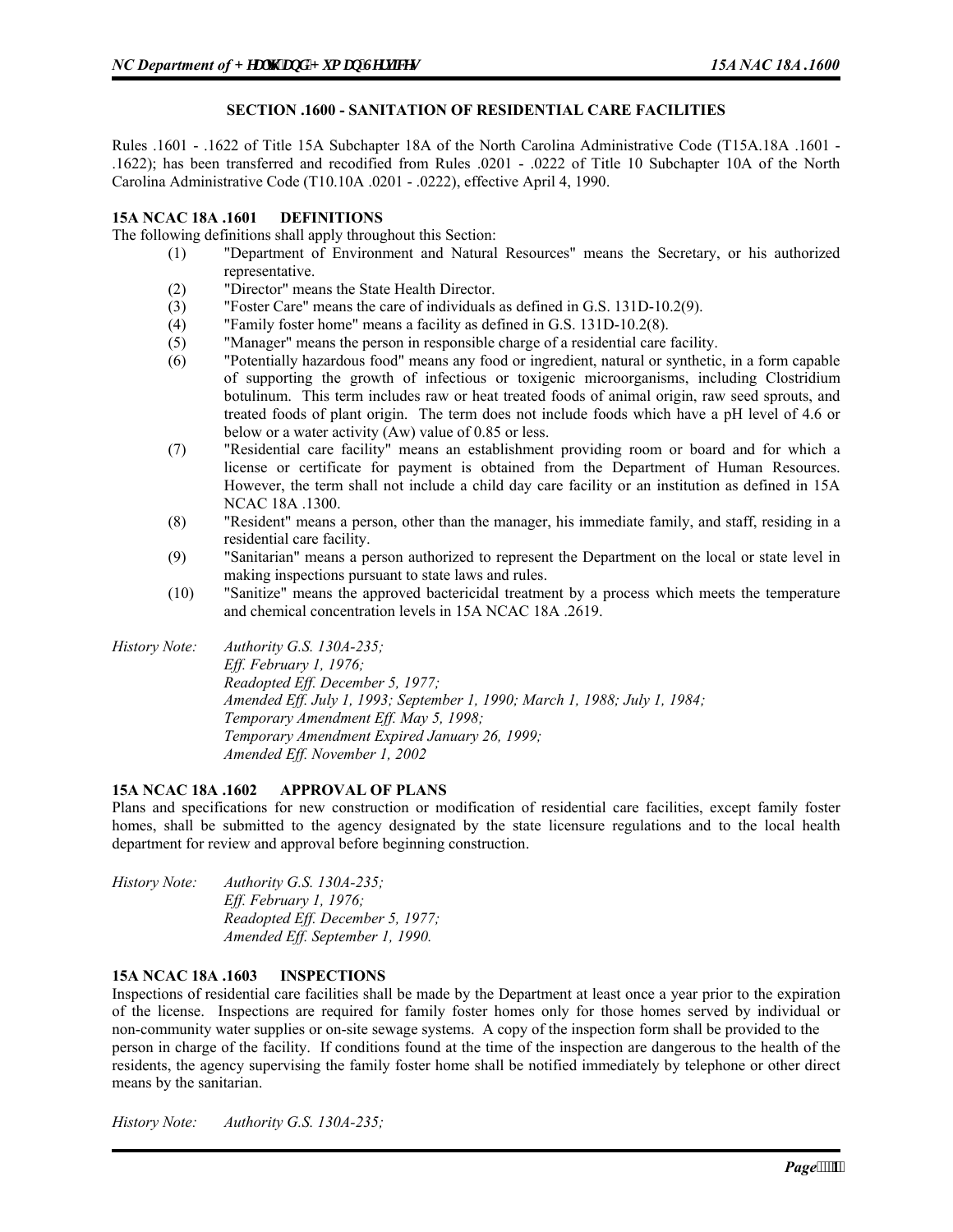*Eff. February 1, 1976; Readopted Eff. December 5, 1977; Amended Eff. July 1, 1993.* 

# **15A NCAC 18A .1604 REINSPECTIONS: VISITS**

The sanitarian may reinspect or visit residential care facilities at any time to insure compliance with these Rules. When requested by the manager to inspect for the purpose of improving a classification, the sanitarian shall make at least one unannounced inspection within 30 days. The sanitarian shall give assistance in the explanation and interpretation of these Rules.

*History Note: Authority G.S. 130A-235; Eff. February 1, 1976; Readopted Eff. December 5, 1977; Amended Eff. September 1, 1990.* 

# **15A NCAC 18A .1605 INSPECTION FORMS**

The grading of residential care facilities shall be done on an inspection form furnished by the Department to local health departments. The form shall include at least the following information:

- (1) name and address of facility,
- (2) name of person in charge,
- (3) number of residents,
- (4) classification,
- (5) standards of construction and operation as listed in Rule .1607 to .1621 of this Section,
- (6) signature of authorized representative.

*History Note: Authority G.S. 130A-235; Eff. February 1, 1976; Readopted Eff. December 5, 1977; Amended Eff. September 1, 1990; June 30, 1980.* 

# **15A NCAC 18A .1606 GRADING**

(a) The grading of residential care facilities shall be based upon the standards of construction and operation set out in Rules .1607 - .1621 of this Section; however, family foster homes are required to comply only with Rule .1611(a) and (b) and Rule .1613 of this Section.

(b) The grade of the facility shall be classified as follows:

- (1) as approved if the demerit score is 20 or less and no six demerit point item is violated;
- (2) as provisional if any six demerit point item is violated, or if the demerit score is more than 20 but not more than 40; The duration of such classification shall not exceed seven days; provided, that a longer period may be established if construction or renovation is involved;
- (3) as disapproved if the demerit score is more than 40, if the conditions found are dangerous to the health of the residents, or if the conditions resulting in the provisional classification have not been corrected within the specified time.
- *History Note: Authority G.S. 130A-235; Eff. February 1, 1976; Readopted Eff. December 5, 1977; Amended Eff. July 1, 1993; January 1, 1978.*

# **15A NCAC 18A .1607 FLOORS**

All floors shall be easily cleanable and shall be kept clean and in good repair.

*History Note: Authority G.S. 130A-235; Eff. February 1, 1976; Readopted Eff. December 5, 1977.*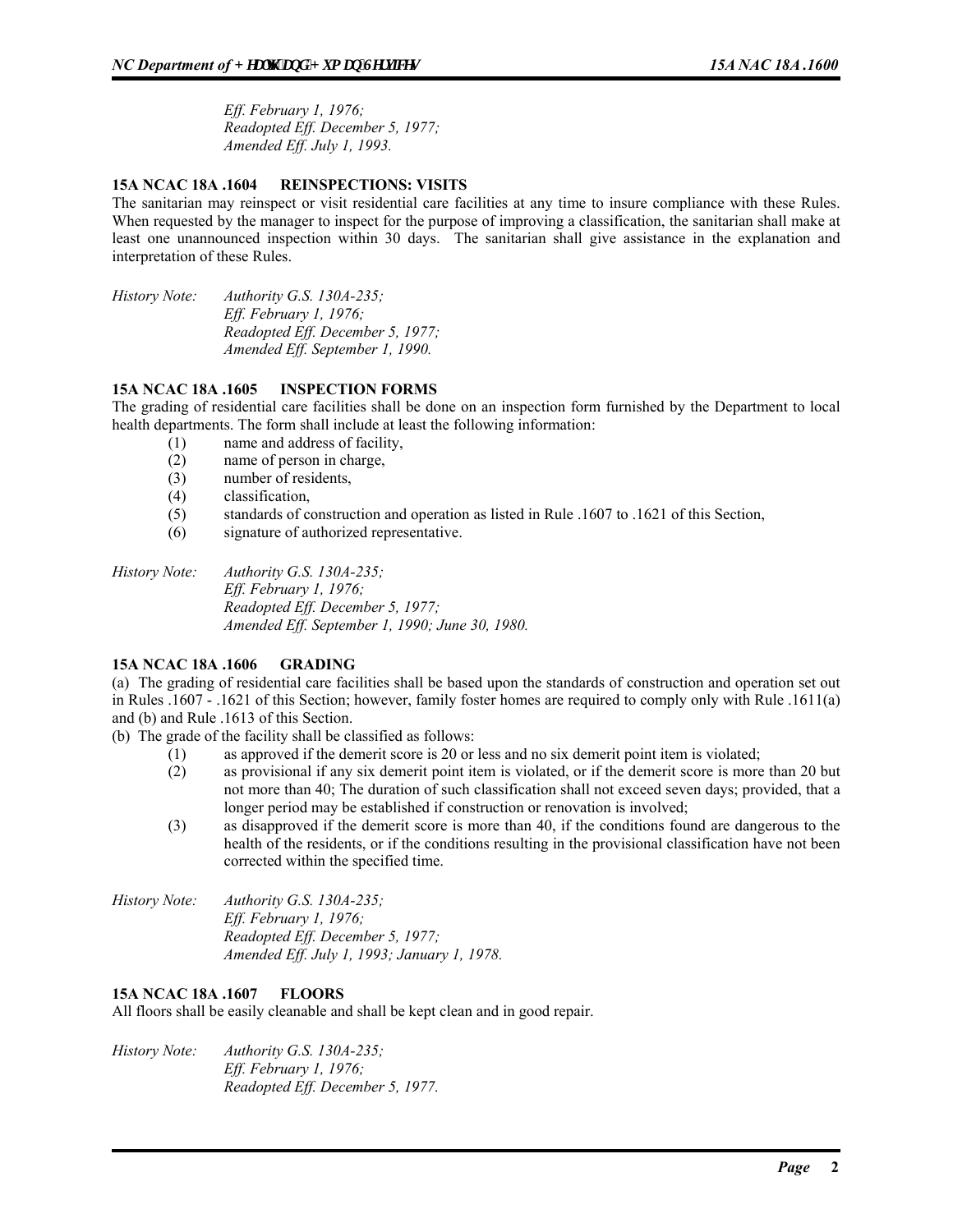#### **15A NCAC 18A .1608 WALLS AND CEILINGS**

The walls and ceilings of all rooms and areas shall be kept clean and in good repair.

*History Note: Authority G.S. 130A-235; Eff. February 1, 1976; Readopted Eff. December 5, 1977.* 

#### **15A NCAC 18A .1609 LIGHTING AND VENTILATION**

(a) All rooms shall be well lighted by natural or artificial means.

(b) Ventilation equipment shall be kept clean and in good repair.

*History Note: Authority G.S. 130A-235; Eff. February 1, 1976; Readopted Eff. December 5, 1977; Amended Eff. July 1, 1993; October 1, 1985; July 1, 1984.* 

# **15A NCAC 18A .1610 TOILET: HANDWASHING: LAUNDRY AND BATHING FACILITIES**

(a) All residential care facilities shall be provided with approved sanitary toilet, handwashing and bathing facilities complying with state licensure requirements. These facilities, and laundry facilities when provided, shall be kept clean and in good repair.

(b) All lavatories and baths shall be supplied with hot and cold running water through mixing devices. Each resident will be provided soap and individual towels. These towels will be stored separately after being used.

*History Note: Authority G.S. 130A-235; Eff. February 1, 1976; Readopted Eff. December 5, 1977.* 

#### **15A NCAC 18A .1611 WATER SUPPLY**

(a) Water supplies shall meet the requirements in 15A NCAC 18A .1700; however wells shall be approved without meeting the setback to building foundation requirements found in 15A NCAC 18A .1720, if water sampling in accordance with Paragraph (b) of this Rule does not indicate a health threat.

(b) At least once a year, samples of water shall be collected by the Department and submitted to the North Carolina State Laboratory of Public Health or other laboratory certified by the Department to perform examinations for Nitrates and Coliform bacteria. If the well is located less than 25 feet from a building foundation, the well shall also be sampled for pesticides upon application for licensure or approval. After the initial pesticide sample is collected and analyzed, the well shall be sampled again for pesticides following any treatment for structural pests.

(c) No backflow connections or cross connections with unapproved supplies shall exist.

(d) Adequate hot water heating facilities shall be provided. Hot and cold running water under pressure shall be provided to food preparation areas and any other areas in which water is required for cleaning.

*History Note: Authority G.S. 95-225; 130A-5(3); 130A-230; 130A-235; 130A-236; 130A-248; 130A-257; Eff. February 1, 1976; Readopted Eff. December 5, 1977; Amended Eff. September 1, 1990; July 1, 1984; Temporary Amendment Eff.; May 5, 1998; Temporary Amendment Expired January 26, 1999; Temporary Amendment Eff. January 1, 1999; Amended Eff. August 1, 2000.* 

# **15A NCAC 18A .1612 DRINKING WATER FACILITIES: ICE HANDLING**

Common drinking cups shall not be provided or used. If ice is provided for residents, it shall be handled, transported, stored and dispensed in such a manner as to be protected against contamination.

*History Note: Authority G.S. 130A-235; Eff. February 1, 1976; Readopted Eff. December 5, 1977;*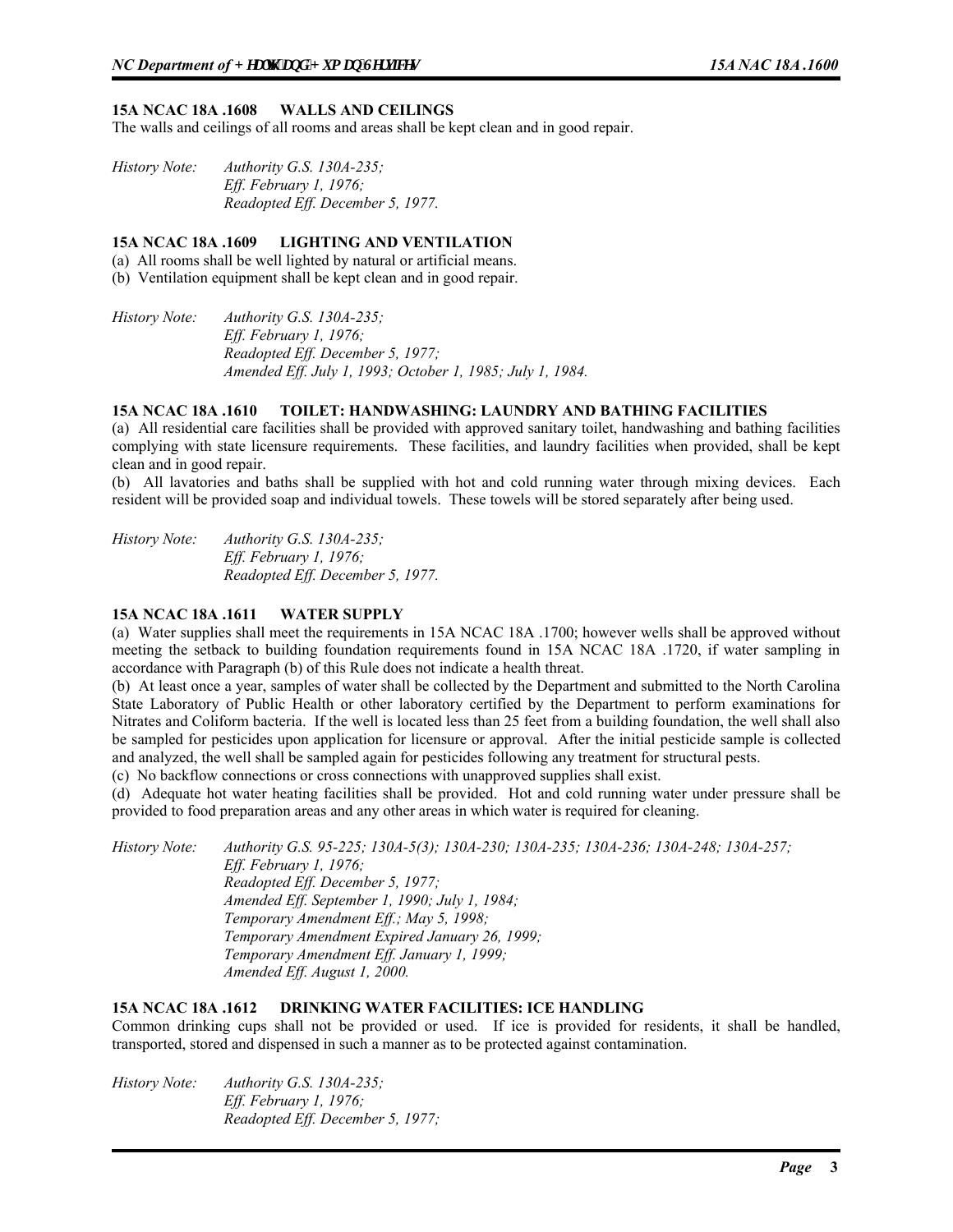*Amended Eff. September 1, 1990.* 

# **15A NCAC 18A .1613 LIQUID WASTES**

All sewage and other liquid wastes shall be disposed of in a public sewer system or, in the absence of a public sewer system, by an approved, properly operating sanitary sewage system.

*History Note: Authority G.S. 130A-235; Eff. February 1, 1976; Amended Eff. July 1, 1977; Readopted Eff. December 5, 1977; Amended Eff. July 1, 1984.* 

# **15A NCAC 18A .1614 SOLID WASTES**

(a) All solid wastes shall be kept in durable, rust-resistant, nonabsorbent, watertight, rodent-proof standard waste containers which shall be kept covered when filled or stored or not in continuous use.

(b) Outdoor containers shall be stored on a rack to prevent overturning. Waste containers shall be kept clean.

(c) All solid wastes shall be disposed of with sufficient frequency and in such a manner as to prevent insect breeding and public health nuisances.

*History Note: Authority G.S. 130A-235; Eff. February 1, 1976; Readopted Eff. December 5, 1977; Amended Eff. September 1, 1990.* 

#### **15A NCAC 18A .1615 VERMIN CONTROL: PREMISES**

(a) Effective measures shall be taken to keep insects, rodents, and other vermin out of the residential care facility and to prevent their breeding, harborage, or presence on the premises. The premises shall be kept neat, clean, adequately drained, and free of litter and vermin harborage. All openings to the outer air shall be effectively protected against the entrance of flying insects by screens, closed doors, closed windows, or other effective means. (b) Only those pesticides shall be used which have been approved for a specific use and properly registered with the Environmental Protection Agency and with the North Carolina Department of Agriculture. Such pesticides shall be used as directed on the label and shall be so handled and stored as to avoid health hazards.

*History Note: Authority G.S. 130A-235; Eff. February 1, 1976; Readopted Eff. December 5, 1977; Amended Eff. July 1, 1984.* 

# **15A NCAC 18A .1616 STORAGE: MISCELLANEOUS**

(a) Rooms or spaces which are provided and used for the storage of clothing, personal effects, luggage, necessary equipment and supplies and for items not in routine use, shall be kept clean.

(b) Pesticides, herbicides and other substances which may be hazardous if ingested, inhaled, or handled, shall be stored in a closet, cabinet or box not accessible to young children unless otherwise required in the rules of the licensing agency.

(c) Household cleaning agents such as bleaches, detergents and polishes shall be stored out of the reach of young children unless otherwise required in the rules of the licensing agency.

(d) Medications shall be stored in a separate cabinet, closet or box not accessible to young children unless otherwise required in the rules of the licensing agency.

*History Note: Authority G.S. 130A-235; Eff. February 1, 1976; Readopted Eff. December 5, 1977; Amended Eff. September 1, 1990.* 

**15A NCAC 18A .1617 BEDS: LINEN: FURNITURE**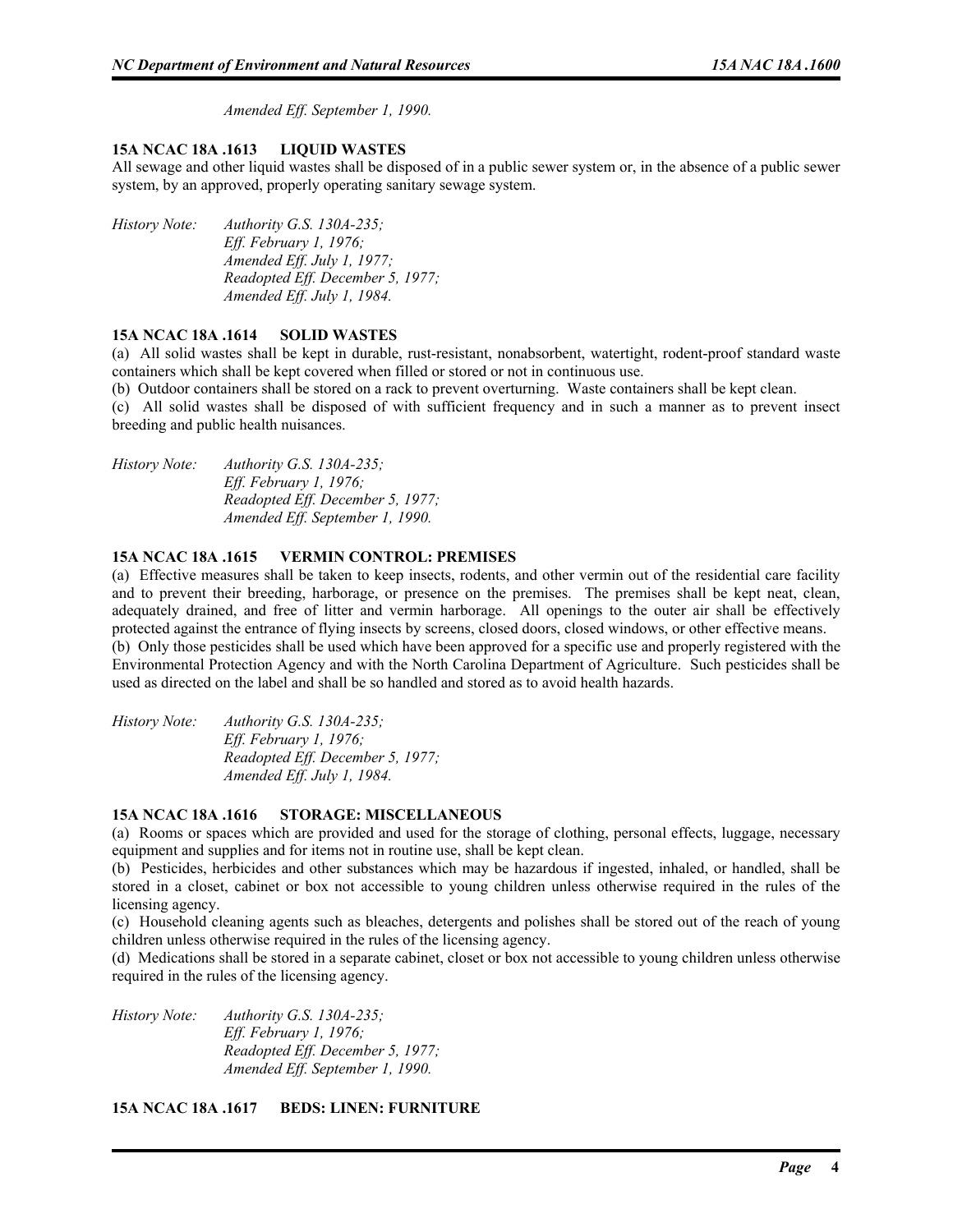(a) All furniture, mattresses, curtains, draperies, and other furnishings shall be kept clean and in good repair.

(b) Clean bed linen in good repair shall be provided for each resident and shall be changed when soiled.

(c) Clean linen shall be stored and handled in a sanitary manner and separate from soiled linen.

*History Note: Authority G.S. 130A-235; Eff. February 1, 1976; Readopted Eff. December 5, 1977; Amended Eff. September 1, 1990.* 

#### **15A NCAC 18A .1618 FOOD SERVICE UTENSILS AND EQUIPMENT**

(a) All equipment and utensils shall be so constructed as to be easily cleaned and shall be kept in good repair. All surfaces with which food or drink comes in contact shall, in addition, be easily accessible for cleaning, nontoxic, corrosion-resistant, nonabsorbent, and free of open crevices. Disposable articles shall be made from nontoxic materials.

(b) All multi-use eating and drinking utensils shall be thoroughly cleaned after each usage, and the facilities needed for the operations of washing and rinsing shall be provided.

(c) All pots, pans and other utensils used in the preparation or serving of food or drink, and all food storage utensils, shall be thoroughly cleaned after each use. Cooking surfaces of equipment, if any, shall be cleaned at least once each day. Non-food-contact surfaces of equipment shall be cleaned at such intervals as to keep them in a clean and sanitary condition.

(d) No polish or other substance containing cyanide or other poisonous material shall be used for the cleaning or polishing of eating or cooking utensils.

(e) All cloths used in the kitchen shall be clean. Disposable items shall be used only once.

(f) All containers and clean utensils shall be stored in a clean place. Containers and clean utensils shall be covered, inverted, stored in tight, clean cabinets, or otherwise stored in such a manner as to prevent contamination. After cleaning and until use, food-contact surfaces of equipment shall be protected from contamination. Utensils shall be handled in such a manner as to prevent contamination.

(g) Disposable utensils shall be purchased only in sanitary containers, shall be stored therein in a clean, dry place until used, and shall be handled in a sanitary manner.

(h) Acceptable facilities for washing multi-use eating and drinking utensils, and pots, pans and other cooking utensils, include 2-section residential sinks, in counters. It is not necessary that such sinks be deep enough to permit immersion of large utensils.

(i) Acceptable storage facilities include residential kitchen cabinets, which should be kept clean and free of vermin.

*History Note: Authority G.S. 130A-235; Eff. February 1, 1976; Readopted Eff. December 5, 1977; Amended Eff. September 1, 1990.* 

# **15A NCAC 18A .1619 FOOD SUPPLIES**

(a) All food, including milk and milk products, shall be clean, wholesome, free from spoilage, free from adulteration and misbranding, and safe for human consumption.

(b) If non-acid or low-acid home-canned foods are used, they shall be boiled for ten minutes in order to destroy any toxin that may have been produced by bacteria surviving the canning process.

*History Note: Authority G.S. 130A-235; Eff. February 1, 1976; Readopted Eff. December 5, 1977; Amended Eff. September 1, 1990.* 

# **15A NCAC 18A .1620 FOOD PROTECTION**

(a) All foods, while being stored, prepared, served, and during transportation, shall be protected from contamination. All perishable foods shall be stored at such temperatures as will protect against spoilage. All potentially hazardous food shall be maintained at safe temperatures (45° F. or below, or 140° F. or above) except during necessary periods of preparation and serving. Frozen food shall be kept at such temperatures as to remain frozen, except when being thawed for preparation or use. Potentially hazardous frozen food shall be thawed at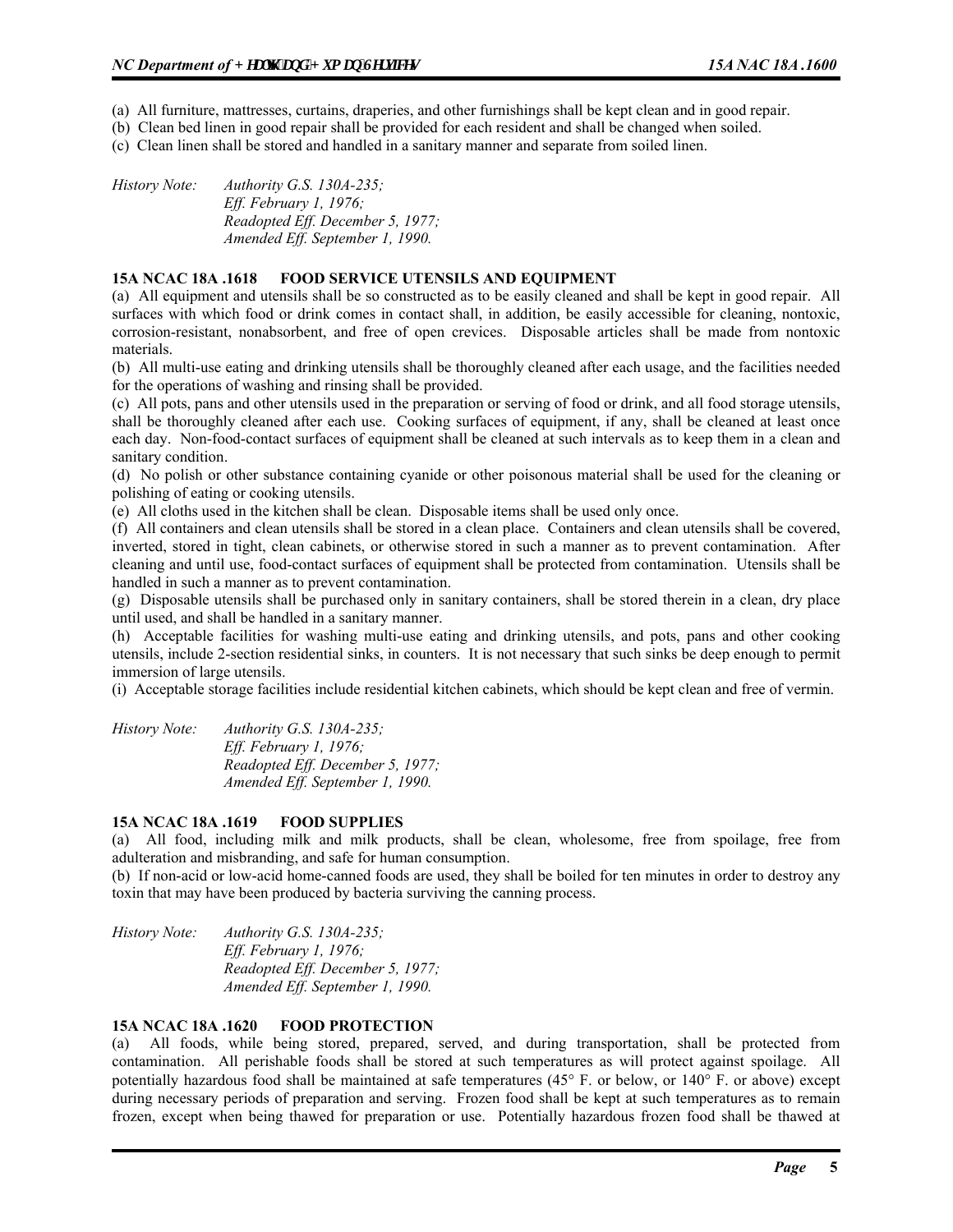refrigerator temperatures of 45° F. or below; or quick-thawed as part of the cooking process; or by a method approved by the sanitarian. An indicating thermometer shall be located in each refrigerator. Raw fruits and vegetables shall be washed thoroughly before use. Ground beef and foods containing ground beef shall be cooked to an internal temperature of at least 155° F (68° C). Potentially hazardous foods that have been cooked and then refrigerated shall be reheated rapidly to 165° F (74° C) or higher throughout before being served or before being placed in a hot food storage facility, except that food in intact packages from regulated food manufacturing plants may initially be reheated to 140° F (60° C). Stuffings, poultry, stuffed meats and poultry, and pork and pork products, shall be thoroughly cooked before being served. Salads made of meat, poultry, potatoes, fish, shellfish, or eggs, and other potentially hazardous prepared food shall be prepared, preferably from chilled products, with a minimum of manual contact, and on surfaces and with utensils which are clean. Portions of food once served to an individual shall not be served again.

(b) Live pets shall not be allowed in any room or area in which food is prepared or stored. Live pets, unless caged and restricted from the immediate eating area, shall not be allowed in any room or area in which food is served.

(c) Refrigeration facilities, hot food storage facilities, and effective insulated facilities, shall be provided as needed to assure the maintenance of all food at required temperatures during storage, preparation, and serving.

(d) Containers of food shall be stored above the floor, on clean racks, shelves, or other clean surfaces, in such a manner as to be protected from splash and other contamination.

*History Note: Authority G.S. 130A-235; Eff. February 1, 1976; Readopted Eff. December 5, 1977; Amended Eff. October 1, 1993; September 1, 1990.* 

# **15A NCAC 18A .1621 FOOD SERVICE PERSONS**

(a) All persons, while preparing or serving food or washing equipment or utensils, shall wear clean outer garments, and conform to proper hygienic practices. They shall wash their hands thoroughly before starting work and as often as necessary to remove soil and contamination. After visiting a toilet room, such persons shall wash their hands thoroughly in a lavatory and in no case in the kitchen sink. They shall not use tobacco in any form while preparing or serving food.

(b) No person who has a communicable or infectious disease that can be transmitted by foods, or who is a carrier of organisms that cause such a disease, or who has a boil, infected wound, or an acute respiratory infection with cough and nasal discharge, shall work in food service in any capacity in which there is a likelihood of such person contaminating food or food-contact surfaces, with disease-causing organisms or transmitting the illness to other persons.

*History Note: Authority G.S. 130A-235; Eff. February 1, 1976; Readopted Eff. December 5, 1977; Amended Eff. September 1, 1990.* 

# **15A NCAC 18A .1622 SEVERABILITY**

If any provision of this Section, or the application thereof to any person or circumstance is held invalid, the remainder of these Rules or the application of such provision to other persons or circumstances, shall not be affected thereby.

*History Note: Authority G.S. 130A-235; Eff. February 1, 1976; Readopted Eff. December 5, 1977.*